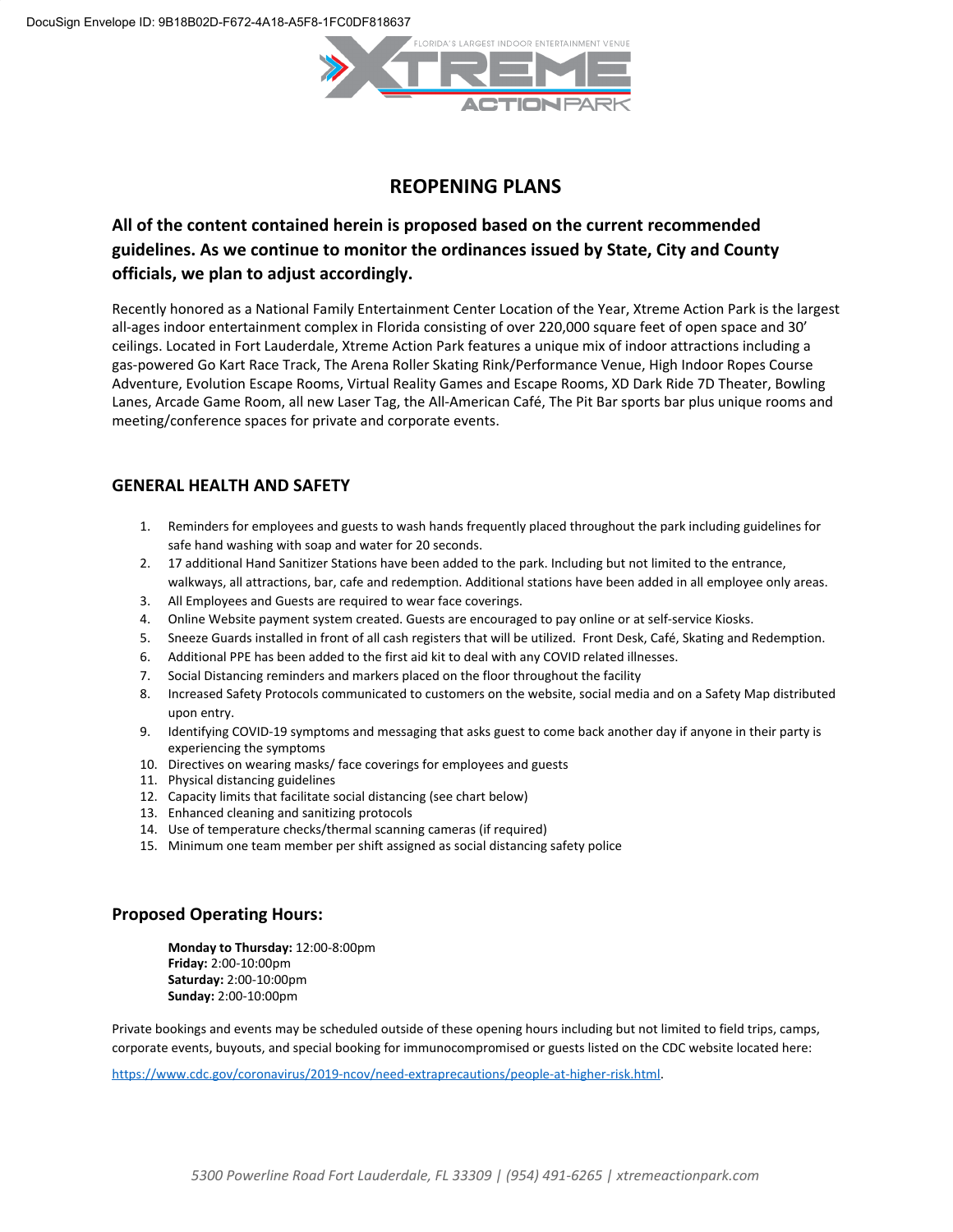

# **Attraction Capacity Chart TOTAL SOCIALLY DISTANT CAPACITY: 2,098**

| Area                    | Width | Length | <b>Social Distancing</b><br>requirements | Capacity |
|-------------------------|-------|--------|------------------------------------------|----------|
| Laser Tag               | 34    | 95     | 36                                       | 90       |
| <b>Briefing</b><br>Room | 15    | 47     | 36                                       | 20       |
| Track                   | 9.5   | 149    | 36                                       | 39       |
| <b>VR</b>               | 30    | 37     | 36                                       | 31       |
| Skating<br>Arena        | 99    | 158    | 36                                       | 435      |
| Arcade                  | 116   | 367    | 36                                       | 1183     |
| Café                    | 38    | 56     | 36                                       | 59       |
| Bar                     | 45    | 67     | 36                                       | 84       |
| Bowling                 | 41    | 26     | 36                                       | 30       |
| <b>VIP Skybox</b>       | 110   | 22     | 36                                       | 67       |
| Daytona                 | 25    | 50     | 36                                       | 35       |

#### **Based on the CDC recommended formula\***

*\*To calculate capacities, divide your total square footage/meters by the number of square feet required per person. For example, if you have 500,000 square feet (46,000 square meters) of guest-accessible space and your region is requiring at least 6 feet (2 meters) as the recommended physical distance between people (which therefore requires 36 square feet or 4 square meters per person), divide 500,000 by 36 and your capacity would be 13,888 people. (This calculation assumes each individual must have at least 36 square feet of space. If family members living in the same household are visiting the park together, you can have more than one person in 36 square feet. Just make sure there's at least 6 feet of separation between parties.) Alternatively, if you use the 28.3 square foot circle per person approach, your capacity would be 500,000 divided by 28.3 and your capacity would be 17,668 people.*

#### **GUEST RESPONSIBILITY**

1. If you or any member of your party or family is not feeling well, do not visit. Plan to come when everyone is well.

2. Currently, government health organizations are recommending people 65 years and older, those who live in a nursing homes or long-term care facilities, and people with underlying medical conditions (particularly if not well controlled) should either remain home or keep their distance from others. Underlying medical conditions include chronic lung disease or moderate to severe asthma, serious heart conditions, immunocompromised, severe obesity (body mass index [BMI] of 40 or higher), diabetes, chronic kidney disease undergoing dialysis, and liver disease.

REFERENCE:<https://www.cdc.gov/coronavirus/2019-ncov/prevent-gettingsick/prevention.html> <https://www.cdc.gov/coronavirus/2019-ncov/need-extraprecautions/people-at-higher-risk.html>.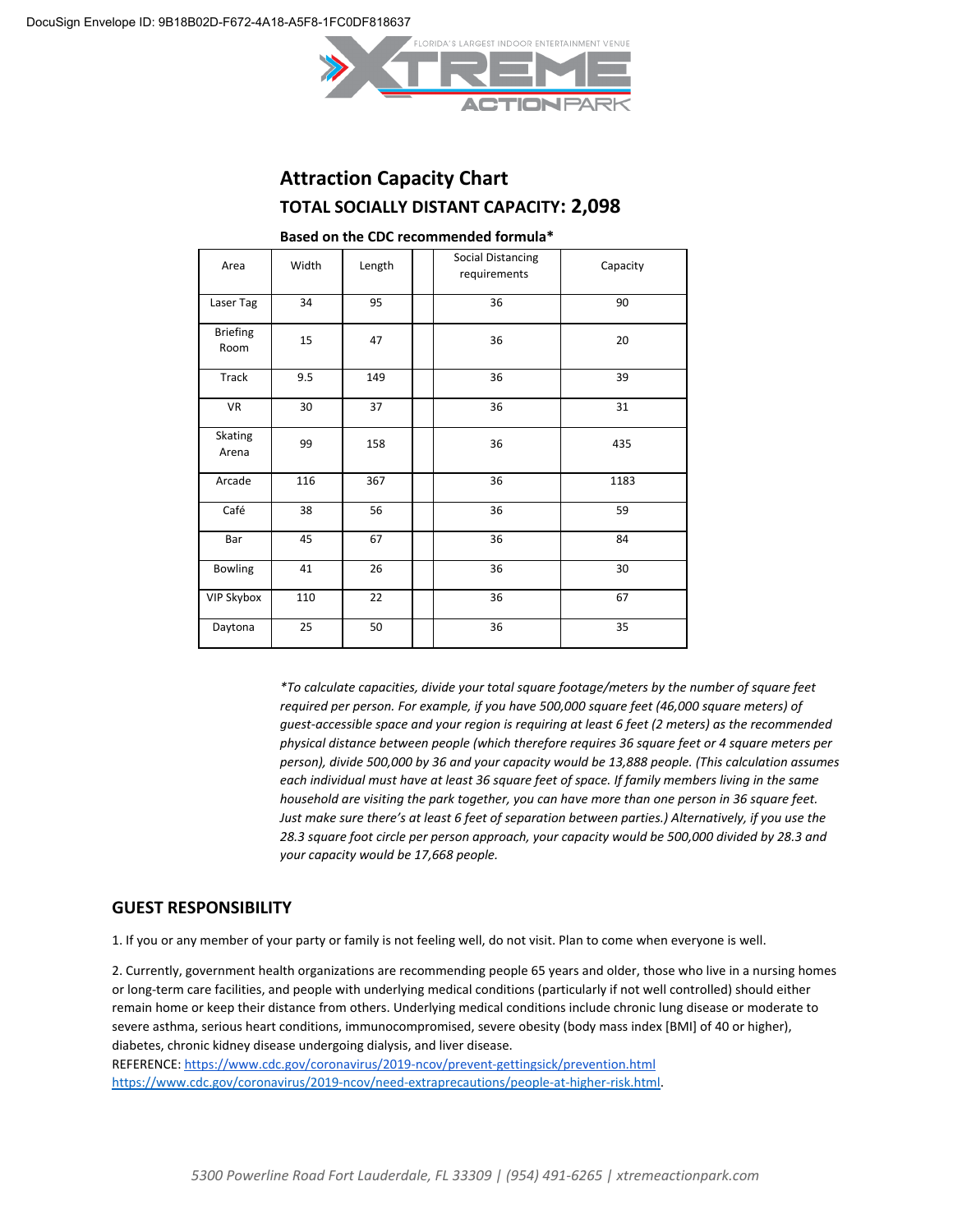

 3. Please wear a mask/ face covering throughout your visit if you can safely do so. This is for your own protection and for the protection of other guests and employees in the attraction. Employees will also be wearing masks/ face coverings. Masks/ face coverings can be purchased from various sources or homemade as long as they cover your nose and mouth. Some masks/ face coverings may not be permitted on some attractions if they cannot be properly secured based on the dynamics of the attraction.

4. Wash your hands frequently and practice good hygiene while visiting an attraction: a. Wash hands frequently with soap and water for at least 20 seconds throughout your visit. Use hand sanitizer as an alternative. (Wash them after coughing or sneezing, before eating, after toilet use, and when hands are visibly dirty.) b. When coughing or sneezing, cover your mouth and nose with a flexed elbow or tissue. Throw tissue into a trash receptacle after use.

5. At some attractions, you may be asked to apply hand sanitizer before, during, and/or after the experience.

6. We have enhanced our already-stringent cleaning protocols considering the COVID-19 pandemic. We apologize if you experience any delays or inconvenience as a result of these procedures.

7. Follow social/physical distancing guidelines carefully, maintaining 6 feet (2 meters) of space from others. Family members and others (a "family unit") who live in the same household can be closer together. All others should strictly adhere to the physical distancing guidelines. This will apply throughout the attraction including on rides in queue lines, in exhibits, in food and beverage facilities, in show venues and theaters, and in restrooms.

8. To facilitate adherence to physical distancing guidelines, attractions may reduce capacity or close some attractions. Please be patient and understanding with these necessary operational changes.

9. If you feel ill once you are at the attraction go to First Aid or let an employee know. You and your party may be asked to move to a special area within a facility for further assessment.

#### **SANITATION/HOUSEKEEPING/CLEANING OPERATIONS**

1. Sanitize high-touch areas frequently. Those include: door handles, trash receptacle touchpoints, control equipment, phones, computers, office equipment, counters, elevator buttons, handrails, tables, seats, benches, high chairs, toilets, sink faucets and toilet handles, soap dispenser push plates, baby changing stations, ice scoops, refrigerator handles, towel dispenser handles, cleaning tools, counter tops, door knobs, light switches, sinks, queue rails, harnesses, restraints, ATM machines, dining surfaces.

2. EPA Approved fresh guard will be used to clean all touch points. In addition, a fogger unit has been purchased to be used on a rotational schedule constantly cleaning the park. Nighttime HVAC foggers will be used after high traffic days.

3. The Xtreme Cleaning team will be cleaning the property in a rotating schedule in addition to the Porter Team. The will be clearly identified with neon vests labeled the Xtreme Cleaning Team.

4. All employees have been trained on proper cleaning techniques and the clean time of 8 minutes with Fresh Guard to kill COVID.

5. ABC Always Be Cleaning Policy implemented for all employees. If you are not assisting a guest you are cleaning.

- 6. Employees given additional PPE including plastic gloves to be worn when cleaning.
- 7. Employees trained to treat all bodily fluids as if they were infected with COVID.
- 8. Restroom cleaning increased to hourly involving closure and deep cleaning.
- 9. Utilizing an EPA approved disinfectant from ArmChem Fresh Guard. Specific info referenced here:

[https://www.armchem.com/files/techpdf/Fresh-Guard-Tech-Sheet-\(COVID-19-Update\)-04-29-2020.pdf](https://www.armchem.com/files/techpdf/Fresh-Guard-Tech-Sheet-(COVID-19-Update)-04-29-2020.pdf)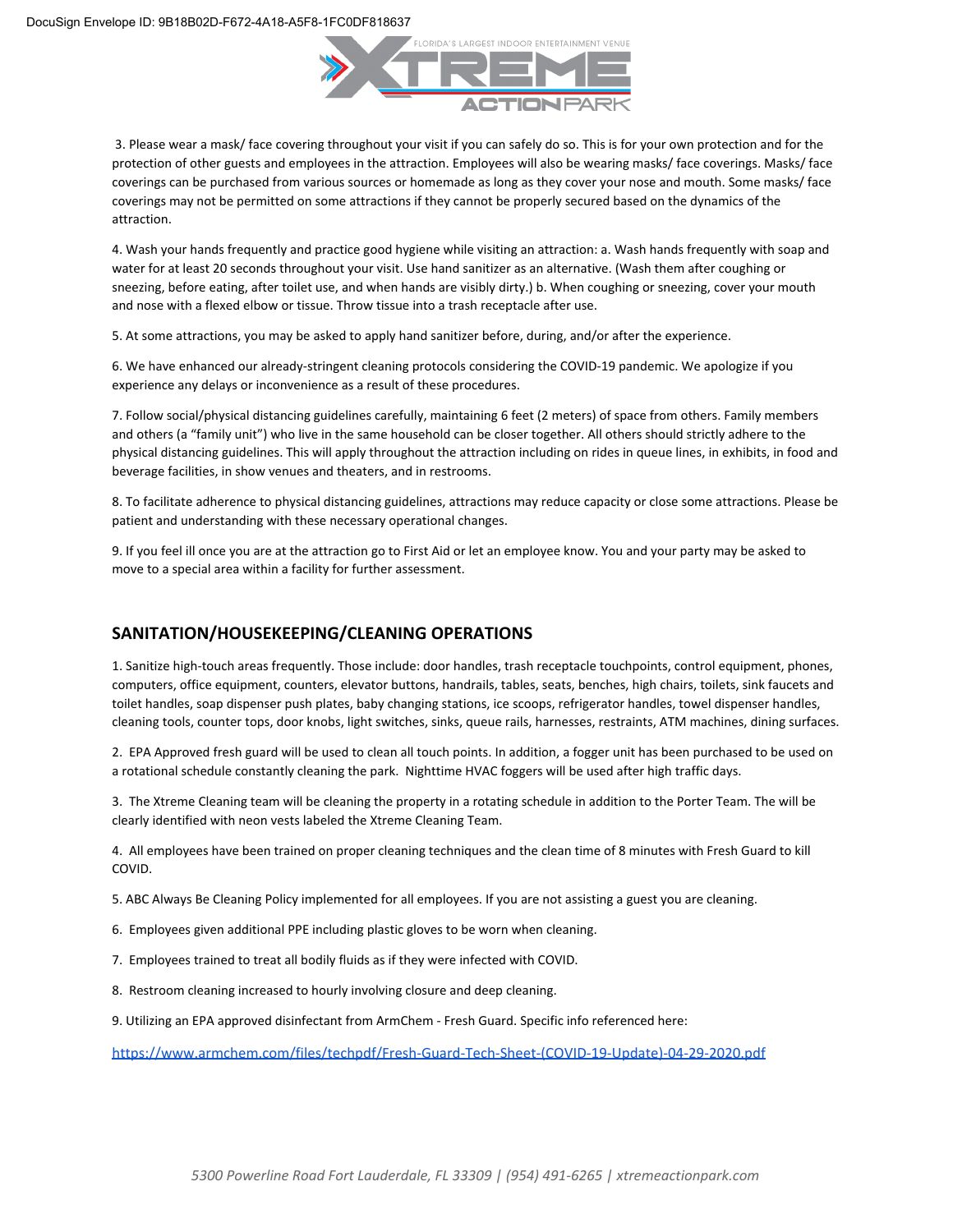

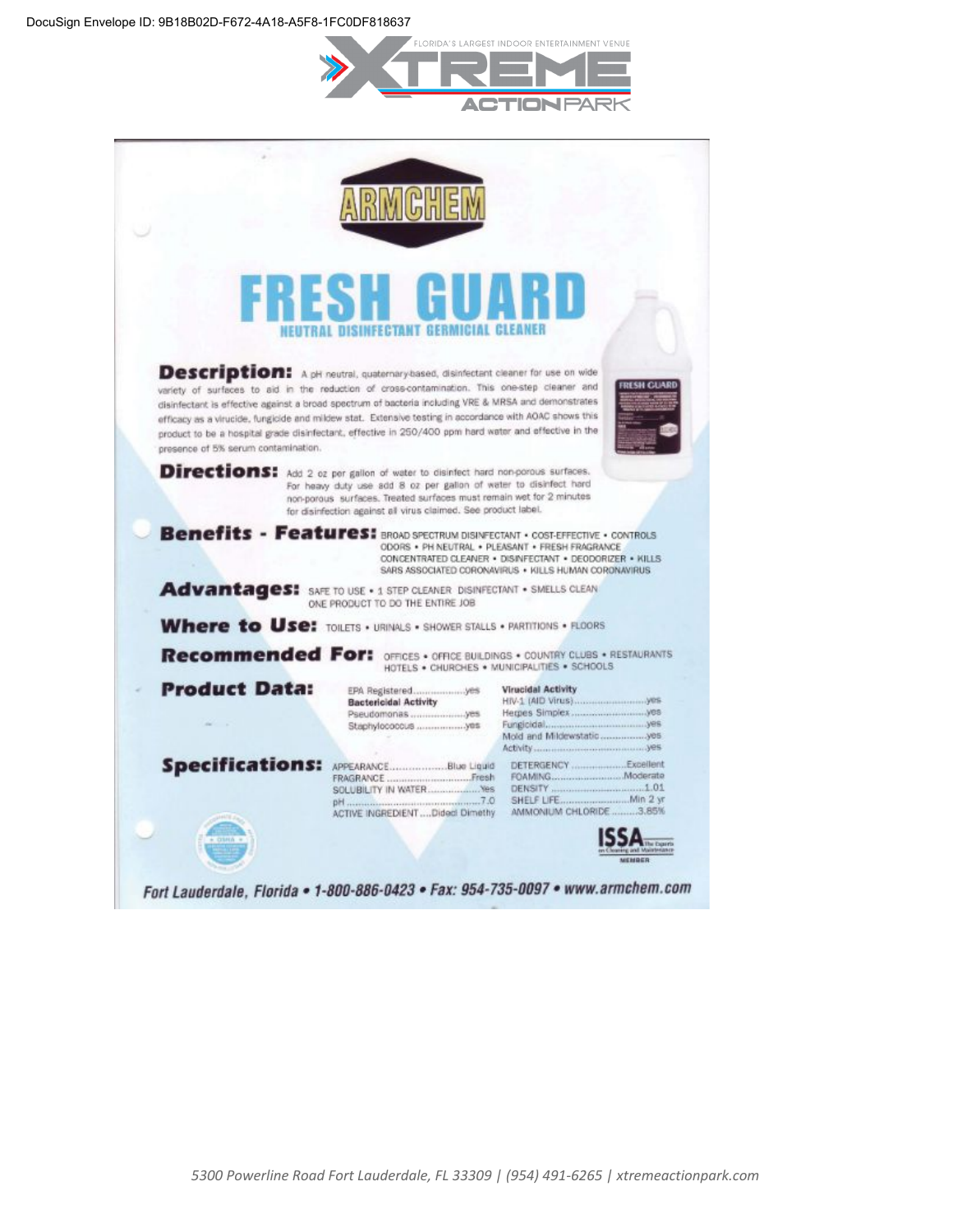

#### **HUMAN RESOURCES:**

In adherence to health and safety guidelines, any employees that will be working within the facility will follow these policies:

- 1. Face masks must be worn at all times.
- 2. The second floor offices will only be accessed by Senior Managers.
- 3. Temperature checks will be administered to team members upon entering the facility.
- 4. If employees are able to complete a task from home, stay home.
- 5. Wash your hands regularly throughout the day for a minimum of 20 seconds
- 6. Continuously sanitize areas that will be touched by multiple team members.
- 7. Physically distance yourself from other team members by a minimum of 6 feet at all times.
- 8. All communal staff spaces will remain closed.
- 9. When we are not open, doors must remain closed and locked.

If for any reason, you do not feel comfortable working inside the facility, you may work from home. Virtual assignments will be distributed to you by your department manager. Your virtual assignments must be completed and submitted to your department manager weekly.

### **FOOD AND BEVERAGE OPERATIONS:**

Reduce seating to support physical distancing in seating areas. Families/people residing in the same house can be seated together. The World Health Organization Guideline recommends having a maximum of four persons for 108 square feet (10 square meters) of space.

- 1. Service areas frequently sanitized.
- 2. Buzzer System has been removed
- 3. All employees have been certified by Restaurant Compliance Solutions for COVID Safety
- 4. Disposable paper menus.
- 5. Single use Forks, Knives, Spoons and Straws.
- 6. Kiosks added to Food area for contactless ordering
- 7. Dining tables, stools, and tables sanitized after each use.
- 8. Self-serve condiments containers and utensils should be removed from public access
- 9. Single Serve Packets for condiments
- 10. Limited Menu options to simplify operations
- 11. Sneeze Barriers added to all contact areas
- 12. Self Service Soda Machine turned off
- 13. Trays sanitized after every use
- 14. For limited cash transactions. Cash will not be handled by employees who handle food.
- 15. Pens and shared items must be removed or sanitized after each use
- 16. Storage containers sanitized before and after each use
- 17. Kitchen Cleaned nightly and constantly throughout the day.
- 18. Vending machines sanitized regularly
- 19. Lines have been restructured to accommodate social distancing
- 20. Ice cream tubs have been exchanged for packaged ice cream options.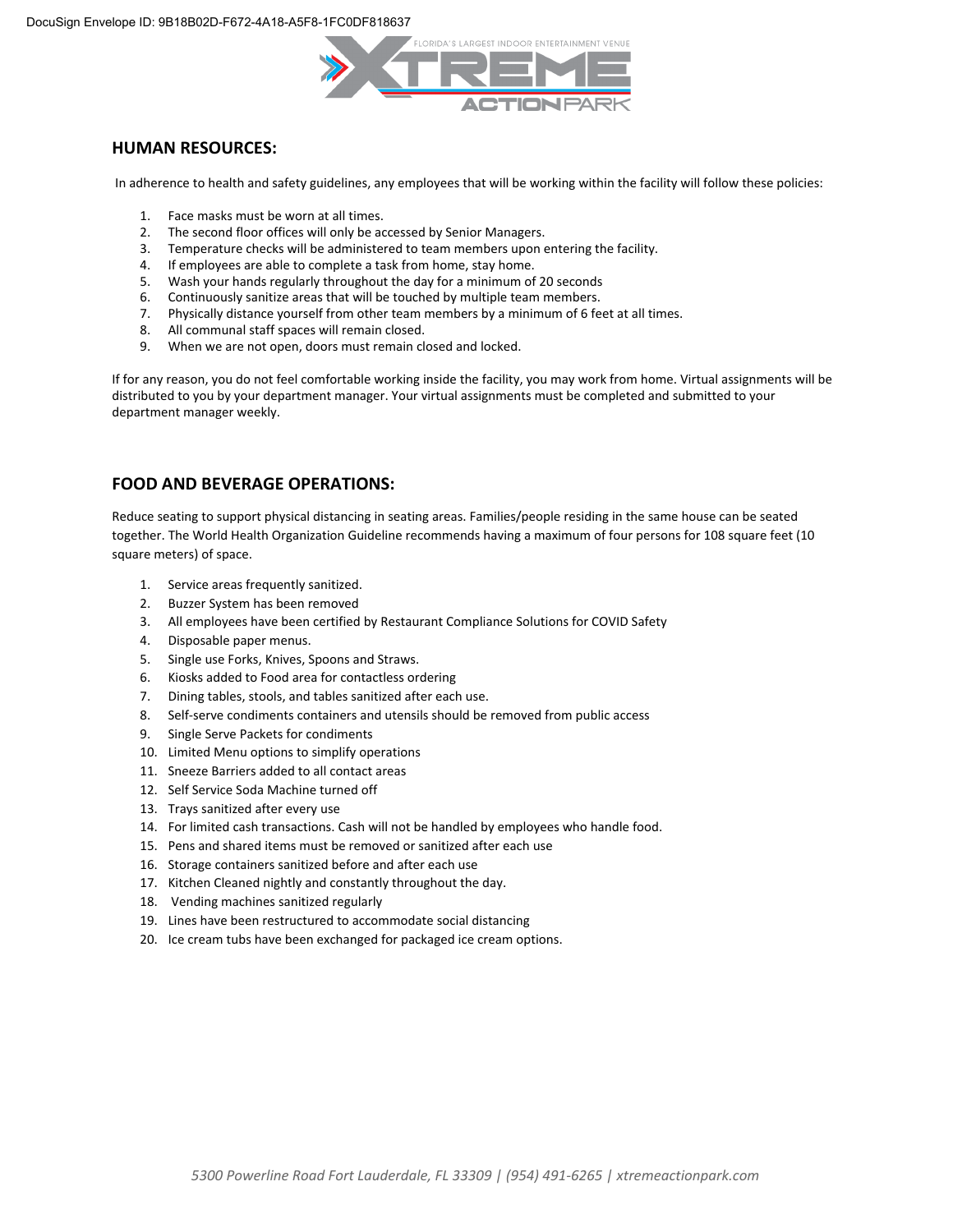

# **ATTRACTIONS:**

# **All activities are subject to individual open and closing depending on the current guidelines for the safety of all guests and team members.**

#### **REDEMPTION:**

- 1. Hand Sanitizer for sale in individual containers
- 2. Face Masks for sale
- 3. Signage added to inform customers they must purchase what they touch
- 4. Capacity Limited
- 5. Stanchions used to keep customers from touching items
- 6. Floor marking for social distancing
- 7. Barrier added at register
- 8. All sales are final

# **ARCADE & XD DARK RIDE THEATER:**

- 1. Game room size has been increased by 2500sqft
- 2. Games that have player consoles attached will have every other game operational to allow for social distancing
- 3. Increased Hygiene reminder signs placed through the arcade
- 4. Increased Hand Sanitizer Location
- 5. Always be cleaned by all associates who are not servicing guests. Games wiped after each play
- 6. Closed 2 times per day and Cleaned by the Xtreme Cleaning Team using the spray fogger
- 7. Cleaned in the Porters daily rotation
- 8. Floor markings to remind guests to socially distance
- 9. Purchases made a kiosks or registers with sneeze guards
- 10. XD Dark Ride Theater will be limited to every other seat and glasses will be cleaned between every game

#### **BOWLING:**

- 1. Hygiene reminder signs at entrance
- 2. Hand Sanitizer station added at entrance
- 3. Floor Marking signs to remind guests to socially distance placed at the entrance
- 4. Capacity will be limited to assist with social distancing
- 5. Limited availability of only one bowling ball of each color (weight) per lane, cleaned between each game

#### **LASER TAG:**

- 1. 50% of vests removed and cleaned after each use
- 2. Clearly marked locations for used and clean vests
- 3. Hand Sanitizer station added at entrance
- 4. Hygiene reminder signs at entrance
- 5. Floor Marking signs to remind guests to socially distance placed at the entrance
- 6. Always be cleaning by all associates who are not servicing guests and focusing on touch points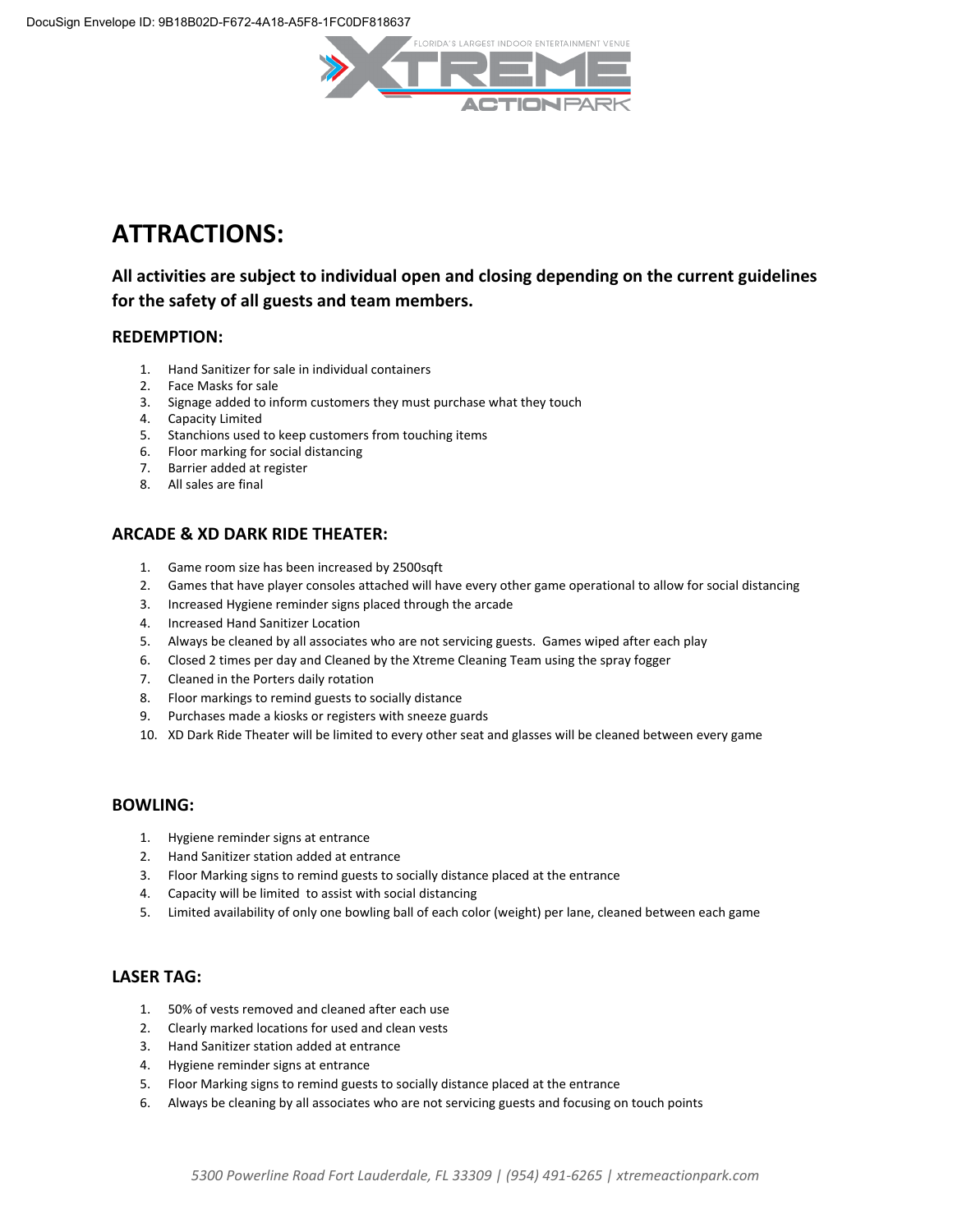

7. Closed 2 times per day and cleaned by the Xtreme Clean Team using the spray fogger

#### **VIRTUAL REALITY:**

- 1. Hand sanitizer added to the entrance
- 2. Hygiene reminder signs added at entrance
- 3. Social Distancing stickers on the floor to remind guests to socially distance
- 4. VR equipment sanitized before and after every use
- 5. Team Members "Always Be Cleaning" when not interacting with guests
- 6. Closed 2 times per day for deep cleaning

#### **ROPES COURSE:**

- 1. Hand sanitizer added to the entrance
- 2. Hygiene reminder signs added at entrance
- 3. Social Distancing stickers on the floor to remind guests to socially distance
- 4. Ropes Course Equipment sanitized before and after every use
- 5. Team Members "Always Be Cleaning" when not interacting with guests
- 6. Limit one person per obstacle and platform

#### **ARENA:**

- 1. Sneeze guard installed at counter
- 2. Self pay Kiosk located at the Arena for contactless payment
- 3. Social distancing floor stickers
- 4. All guest required to wear socks with skates
- 5. Social distancing of benches. Several benches have been removed.
- 6. Sanitation of touch points with EPA approved product
- 7. Xtreme Clean Team assisting Arena employees with cleaning and sanitation
- 8. Skates cleaned before and after each use with an EPA approved cleaning product
- 9. Additional signage for Hygiene reminder
- 10. Additional hand sanitizer dispensers added throughout the space
- 11. Party Tables removed

#### **GO KART TRACK:**

- 1. Observation tables removed from viewing area
- 2. Briefing room capacity reduced
- 3. Head socks with "mask" filter required for all guests
- 4. Social distancing floor stickers
- 5. EPA approved product for cleaning /sanitation of touch points
- 6. EPA approved product for disinfecting helmets and neck braces before and after every use
- 7. Disinfecting all karts before and after each use
- 8. Signage added throughout track to remind guests and employees to practice proper hygiene
- 9. Additional hand sanitizer dispenser added throughout the track area
- 10. Xtreme Clean Team assisting with cleaning, sanitizing, monitoring social distancing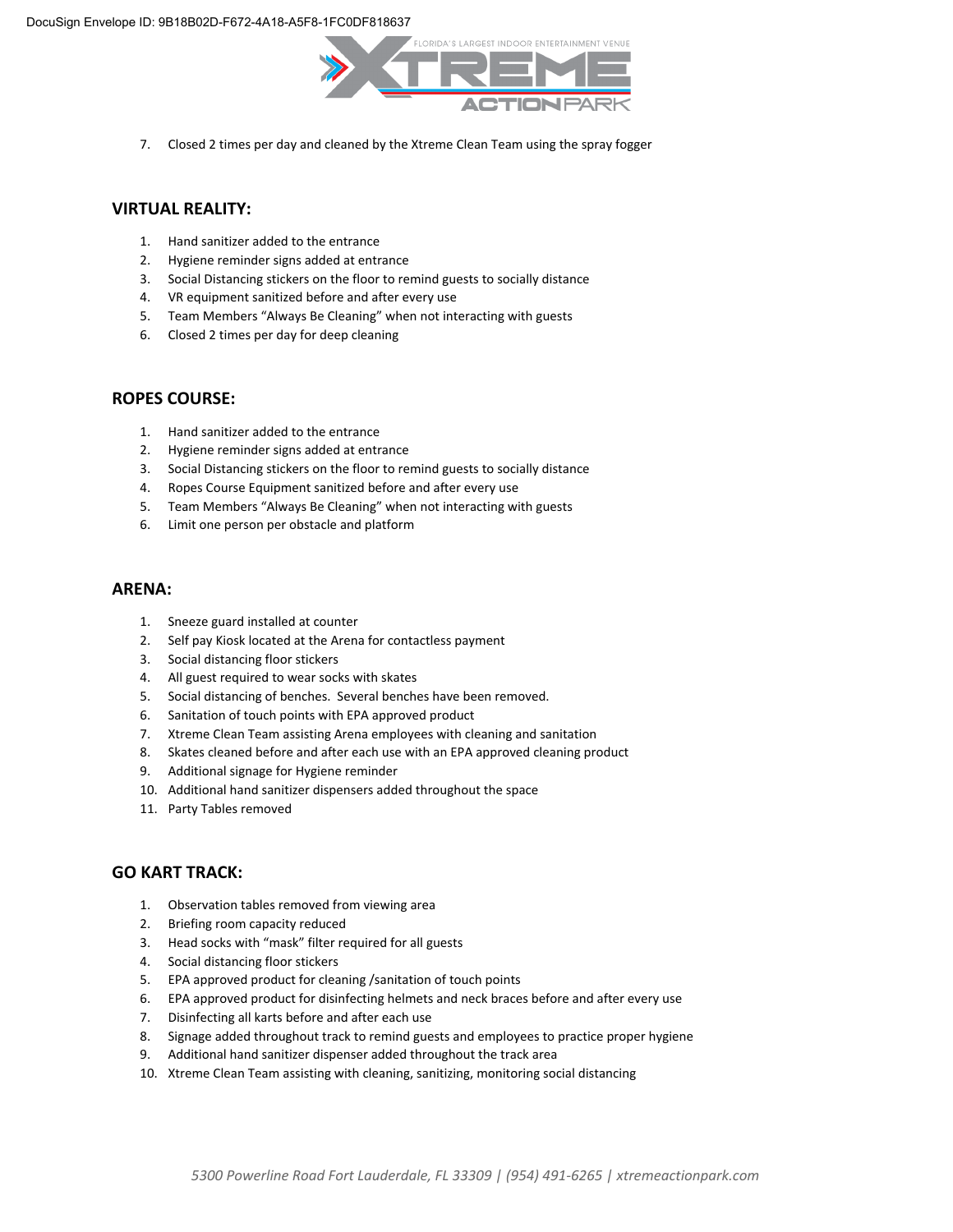

#### **GUEST SERVICES/TICKETING:**

- 1. Line guest up outside (Socially distanced) and have small groups enter facility
- 2. Register/Kiosk socially distanced
- 3. Sneeze guards installed and front desk
- 4. Additional hand sanitizer dispensers installed
- 5. Additional signage for entrance/front desk
- 6. Xtreme clean team (Sanitizing and monitoring social distancing)
- 7. Lines designated for online sales to help lobby congestion
- 8. Sanitizing touch points after use with EPA approved product
- 9. Social distancing floor stickers
- 10. Minimum 1 team member per shift assigned as 'social distancing police'

#### **ESCAPE ROOMS:**

- 1. Online booking only
- 2. Limiting rooms to one isolated group at a time
- 3. Arrive 20 minutes early. Stay in car and call to get the okay to come in
- 4. 1 group allowed in the lobby at a time
- 5. Closed for cleaning in between groups.
- 6. Guests asked to use hand sanitizer that is placed at the entrance
- 7. Team Members Always Be Cleaning when not interacting with our guests
- 8. Xtreme Cleaning Team to do a deep cleaning between each group
- 9. Porters to clean on regular cleaning schedule
- 10. No food or drinks allowed
- 11. Virtual Reality equipment cleaned after every use. Reference VR above.

#### **BIRTHDAY PARTIES & GROUP EVENTS:**

- 1. Small Party Rooms closed
- 2. All parties must practice social distancing at a minimum of 36sqft per person
- 3. Corporate bookings not to exceed the social distancing spacing of 36sqft per person
- 4. Hand Sanitizers stations added at the entrance of each party space
- 5. Hygiene Reminder signs posted outside of all party spaces
- 6. Food must be preordered and prepaid for all group booking
- 7. Party spaces closed and cleaned 2X per day in addition to being cleaned before and after each party. All touchpoints sanitized.
- 8. No finger food allowed or buffets box lunches are recommended.
- 9. Floor markings to remind guests to socially distance themselves

Please do not hesitate to contact me for more information: Cell: (315)-262-7367

Kind Regards,

Jennifer Thomas-Sassone General Manager [Jennifert@xtremeactionpark.com](mailto:Jennifert@xtremeactionpark.com)

DocuSigned by Jennifer Thomas-Sassone FRCRE855384F42D

5/19/2020 | 5:08:27 PM EDT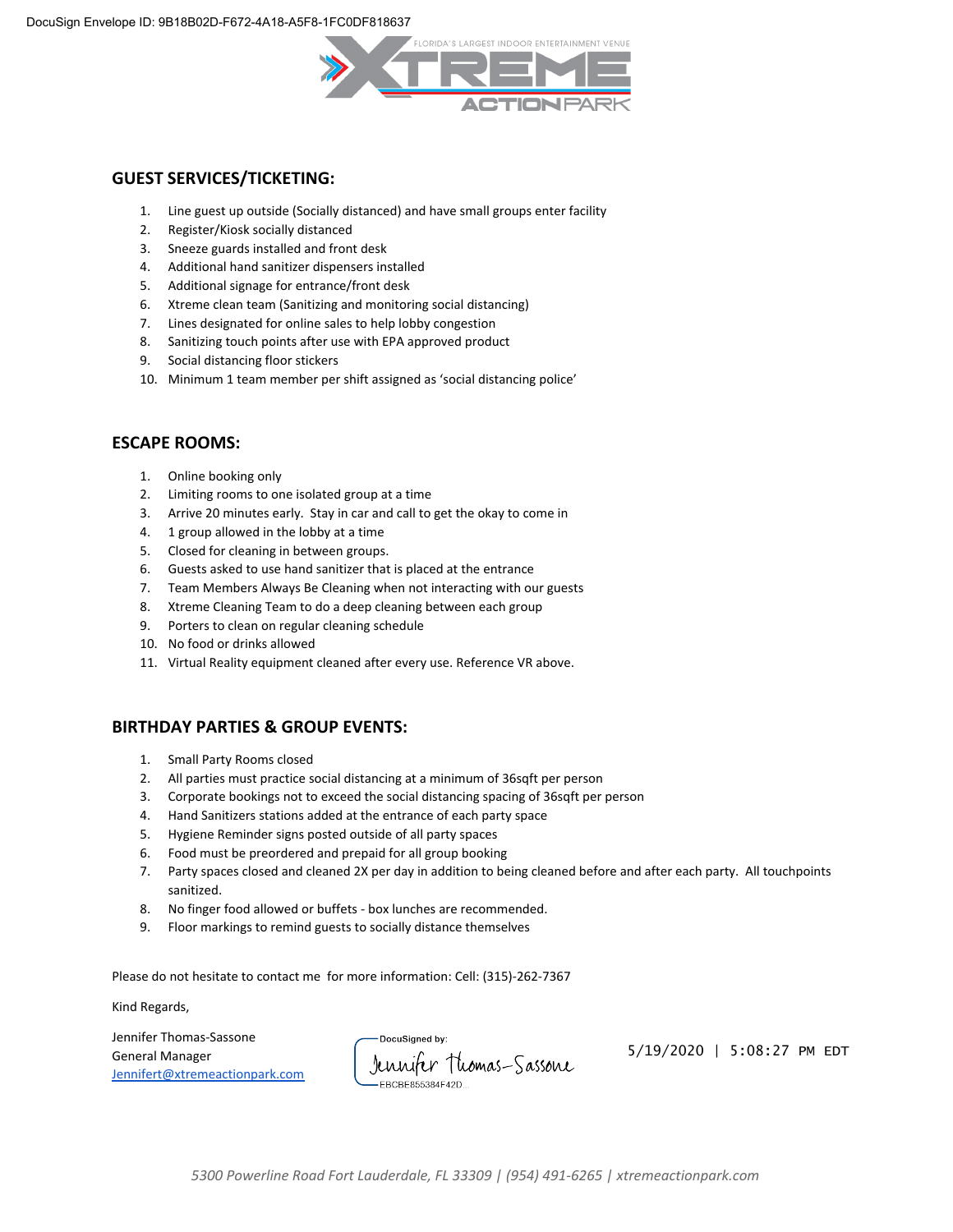

#### **Certificate Of Completion**

Envelope Id: 9B18B02DF6724A18A5F81FC0DF818637 Status: Completed Subject: Please DocuSign: Xtreme Action Park Reopening Plans.docx.pdf Source Envelope: Document Pages: 8 Signatures: 1 Signatures: 1 Envelope Originator: Certificate Pages: 4 **Initials: 0** Initials: 0 **Seth Behar** Seth Behar AutoNav: Enabled EnvelopeId Stamping: Enabled Time Zone: (UTC-05:00) Eastern Time (US & Canada)

#### **Record Tracking**

Status: Original 5/19/2020 5:05:40 PM

**Signer Events Signature CONSISTENTS Signature Timestamp** Jennifer Thomas-Sassone JenniferT@XtremeActionPark.com Security Level: Email, Account Authentication (None)

**Electronic Record and Signature Disclosure:**  Accepted: 5/19/2020 5:07:57 PM ID: 7ba7fa43-688e-4096-8e8b-8133477ad530 Holder: Seth Behar sethb@xtremeactionpark.com

DocuSigned by: Jennifer Thomas-Sassone EBCBE855384F42D..

Signature Adoption: Pre-selected Style Using IP Address: 174.48.129.166

5300 Powerline Road #210 Fort Lauderdale, FL 33309 sethb@xtremeactionpark.com IP Address: 69.230.72.216

Location: DocuSign

Sent: 5/19/2020 5:06:20 PM Viewed: 5/19/2020 5:07:57 PM Signed: 5/19/2020 5:08:27 PM

| <b>Electronic Record and Signature Disclosure</b>                                          |                                                                                            |                                                                                              |  |  |  |
|--------------------------------------------------------------------------------------------|--------------------------------------------------------------------------------------------|----------------------------------------------------------------------------------------------|--|--|--|
| <b>Payment Events</b>                                                                      | <b>Status</b>                                                                              | <b>Timestamps</b>                                                                            |  |  |  |
| <b>Envelope Sent</b><br><b>Certified Delivered</b><br><b>Signing Complete</b><br>Completed | Hashed/Encrypted<br>Security Checked<br><b>Security Checked</b><br><b>Security Checked</b> | 5/19/2020 5:06:21 PM<br>5/19/2020 5:07:58 PM<br>5/19/2020 5:08:27 PM<br>5/19/2020 5:08:27 PM |  |  |  |
| <b>Envelope Summary Events</b>                                                             | <b>Status</b>                                                                              | <b>Timestamps</b>                                                                            |  |  |  |
| <b>Notary Events</b>                                                                       | <b>Signature</b>                                                                           | Timestamp                                                                                    |  |  |  |
| <b>Witness Events</b>                                                                      | <b>Signature</b>                                                                           | Timestamp                                                                                    |  |  |  |
| <b>Carbon Copy Events</b>                                                                  | <b>Status</b>                                                                              | Timestamp                                                                                    |  |  |  |
| <b>Certified Delivery Events</b>                                                           | <b>Status</b>                                                                              | Timestamp                                                                                    |  |  |  |
| <b>Intermediary Delivery Events</b>                                                        | <b>Status</b>                                                                              | Timestamp                                                                                    |  |  |  |
| <b>Agent Delivery Events</b>                                                               | <b>Status</b>                                                                              | Timestamp                                                                                    |  |  |  |
| <b>Editor Delivery Events</b>                                                              | <b>Status</b>                                                                              | Timestamp                                                                                    |  |  |  |
| In Person Signer Events                                                                    | <b>Signature</b>                                                                           | Timestamp                                                                                    |  |  |  |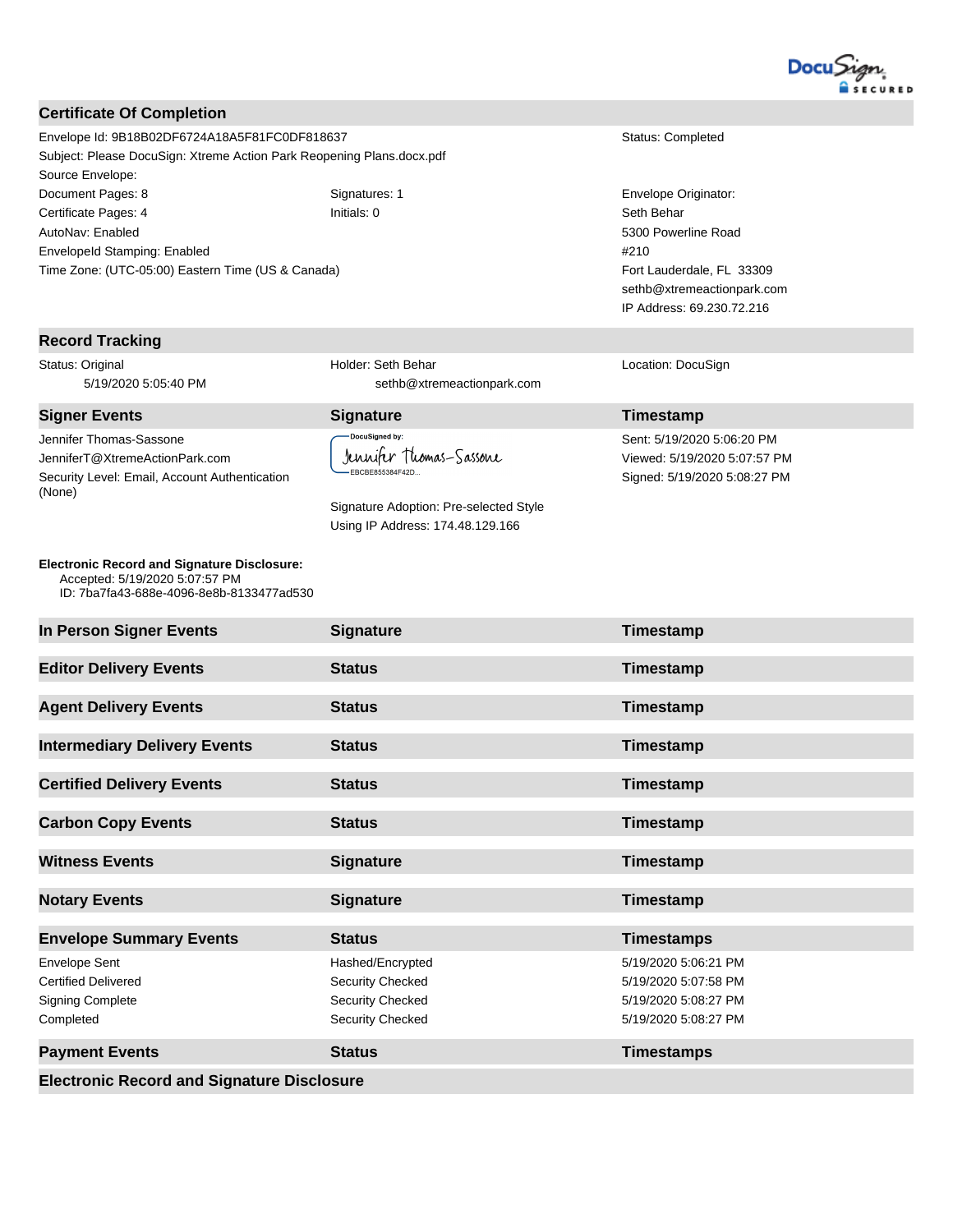# **ELECTRONIC RECORD AND SIGNATURE DISCLOSURE**

From time to time, XBK Management LLC (we, us or Company) may be required by law to provide to you certain written notices or disclosures. Described below are the terms and conditions for providing to you such notices and disclosures electronically through your DocuSign, Inc. (DocuSign) Express user account. Please read the information below carefully and thoroughly, and if you can access this information electronically to your satisfaction and agree to these terms and conditions, please confirm your agreement by clicking the 'I agree' button at the bottom of this document.

# **Getting paper copies**

At any time, you may request from us a paper copy of any record provided or made available electronically to you by us. For such copies, as long as you are an authorized user of the DocuSign system you will have the ability to download and print any documents we send to you through your DocuSign user account for a limited period of time (usually 30 days) after such documents are first sent to you. After such time, if you wish for us to send you paper copies of any such documents from our office to you, you will be charged a \$0.00 per-page fee. You may request delivery of such paper copies from us by following the procedure described below.

# **Withdrawing your consent**

If you decide to receive notices and disclosures from us electronically, you may at any time change your mind and tell us that thereafter you want to receive required notices and disclosures only in paper format. How you must inform us of your decision to receive future notices and disclosure in paper format and withdraw your consent to receive notices and disclosures electronically is described below.

# **Consequences of changing your mind**

If you elect to receive required notices and disclosures only in paper format, it will slow the speed at which we can complete certain steps in transactions with you and delivering services to you because we will need first to send the required notices or disclosures to you in paper format, and then wait until we receive back from you your acknowledgment of your receipt of such paper notices or disclosures. To indicate to us that you are changing your mind, you must withdraw your consent using the DocuSign 'Withdraw Consent' form on the signing page of your DocuSign account. This will indicate to us that you have withdrawn your consent to receive required notices and disclosures electronically from us and you will no longer be able to use your DocuSign Express user account to receive required notices and consents electronically from us or to sign electronically documents from us.

# **All notices and disclosures will be sent to you electronically**

Unless you tell us otherwise in accordance with the procedures described herein, we will provide electronically to you through your DocuSign user account all required notices, disclosures, authorizations, acknowledgements, and other documents that are required to be provided or made available to you during the course of our relationship with you. To reduce the chance of you inadvertently not receiving any notice or disclosure, we prefer to provide all of the required notices and disclosures to you by the same method and to the same address that you have given us. Thus, you can receive all the disclosures and notices electronically or in paper format through the paper mail delivery system. If you do not agree with this process, please let us know as described below. Please also see the paragraph immediately above that describes the consequences of your electing not to receive delivery of the notices and disclosures electronically from us.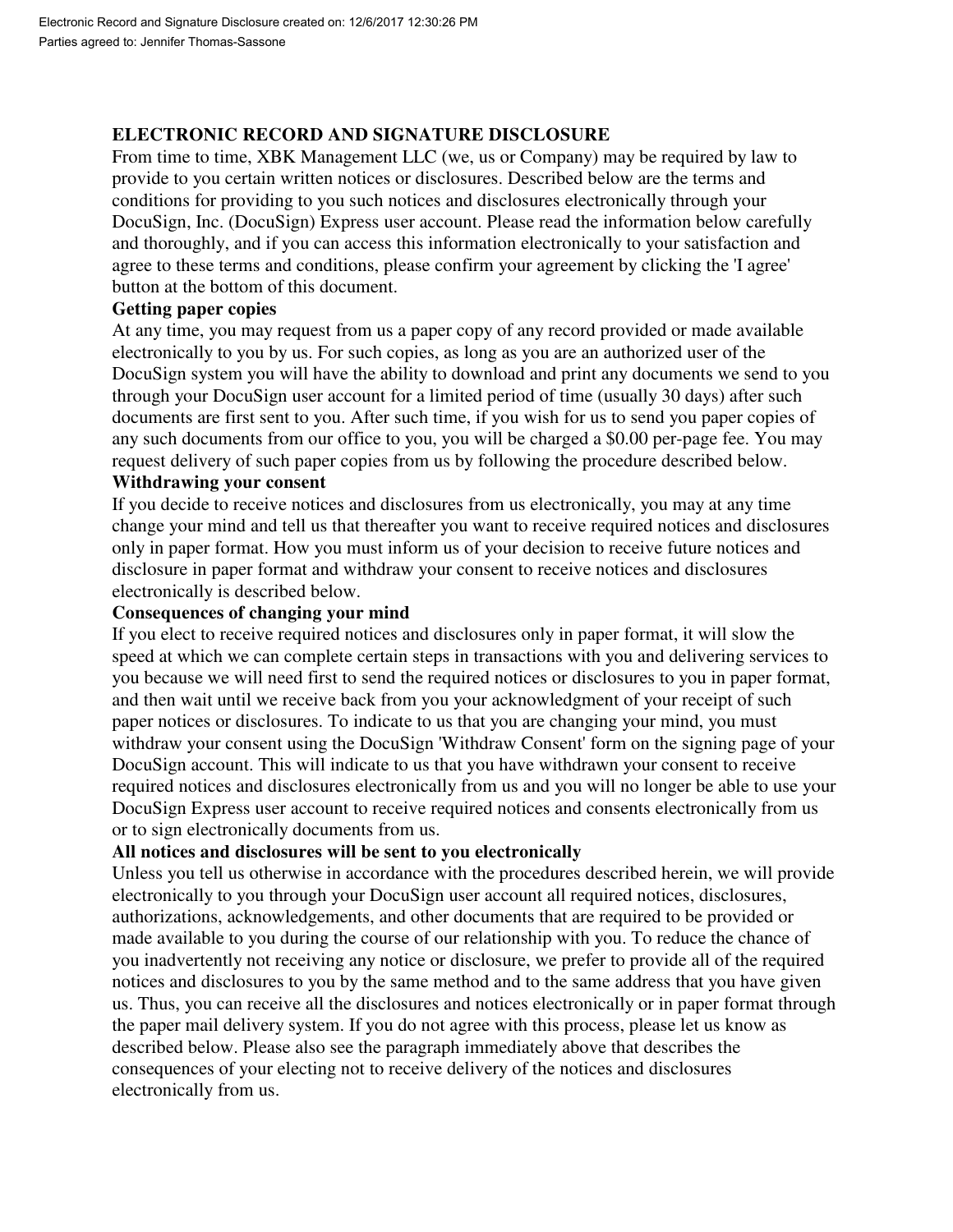# **How to contact XBK Management LLC:**

You may contact us to let us know of your changes as to how we may contact you electronically, to request paper copies of certain information from us, and to withdraw your prior consent to receive notices and disclosures electronically as follows:

To contact us by email send messages to: director@xtremeactionpark.com

# **To advise XBK Management LLC of your new e-mail address**

To let us know of a change in your e-mail address where we should send notices and disclosures electronically to you, you must send an email message to us at director@xtremeactionpark.com and in the body of such request you must state: your previous e-mail address, your new e-mail address. We do not require any other information from you to change your email address.. In addition, you must notify DocuSign, Inc to arrange for your new email address to be reflected in your DocuSign account by following the process for changing e-mail in DocuSign.

# **To request paper copies from XBK Management LLC**

To request delivery from us of paper copies of the notices and disclosures previously provided by us to you electronically, you must send us an e-mail to director@xtremeactionpark.com and in the body of such request you must state your e-mail address, full name, US Postal address, and telephone number. We will bill you for any fees at that time, if any.

# **To withdraw your consent with XBK Management LLC**

To inform us that you no longer want to receive future notices and disclosures in electronic format you may:

i. decline to sign a document from within your DocuSign account, and on the subsequent page, select the check-box indicating you wish to withdraw your consent, or you may; ii. send us an e-mail to director@xtremeactionpark.com and in the body of such request you must state your e-mail, full name, IS Postal Address, telephone number, and account number. We do not need any other information from you to withdraw consent.. The consequences of your withdrawing consent for online documents will be that transactions may take a longer time to process..

| <b>Operating Systems:</b>         | Windows2000? or WindowsXP?                   |  |
|-----------------------------------|----------------------------------------------|--|
| Browsers (for SENDERS):           | Internet Explorer 6.0? or above              |  |
| Browsers (for SIGNERS):           | Internet Explorer 6.0?, Mozilla FireFox 1.0, |  |
|                                   | NetScape 7.2 (or above)                      |  |
| Email:                            | Access to a valid email account              |  |
| <b>Screen Resolution:</b>         | $800 \times 600$ minimum                     |  |
| <b>Enabled Security Settings:</b> |                                              |  |
|                                   | •Allow per session cookies                   |  |
|                                   |                                              |  |
|                                   | •Users accessing the internet behind a Proxy |  |
|                                   | Server must enable HTTP 1.1 settings via     |  |
|                                   | proxy connection                             |  |

# **Required hardware and software**

\*\* These minimum requirements are subject to change. If these requirements change, we will provide you with an email message at the email address we have on file for you at that time providing you with the revised hardware and software requirements, at which time you will have the right to withdraw your consent.